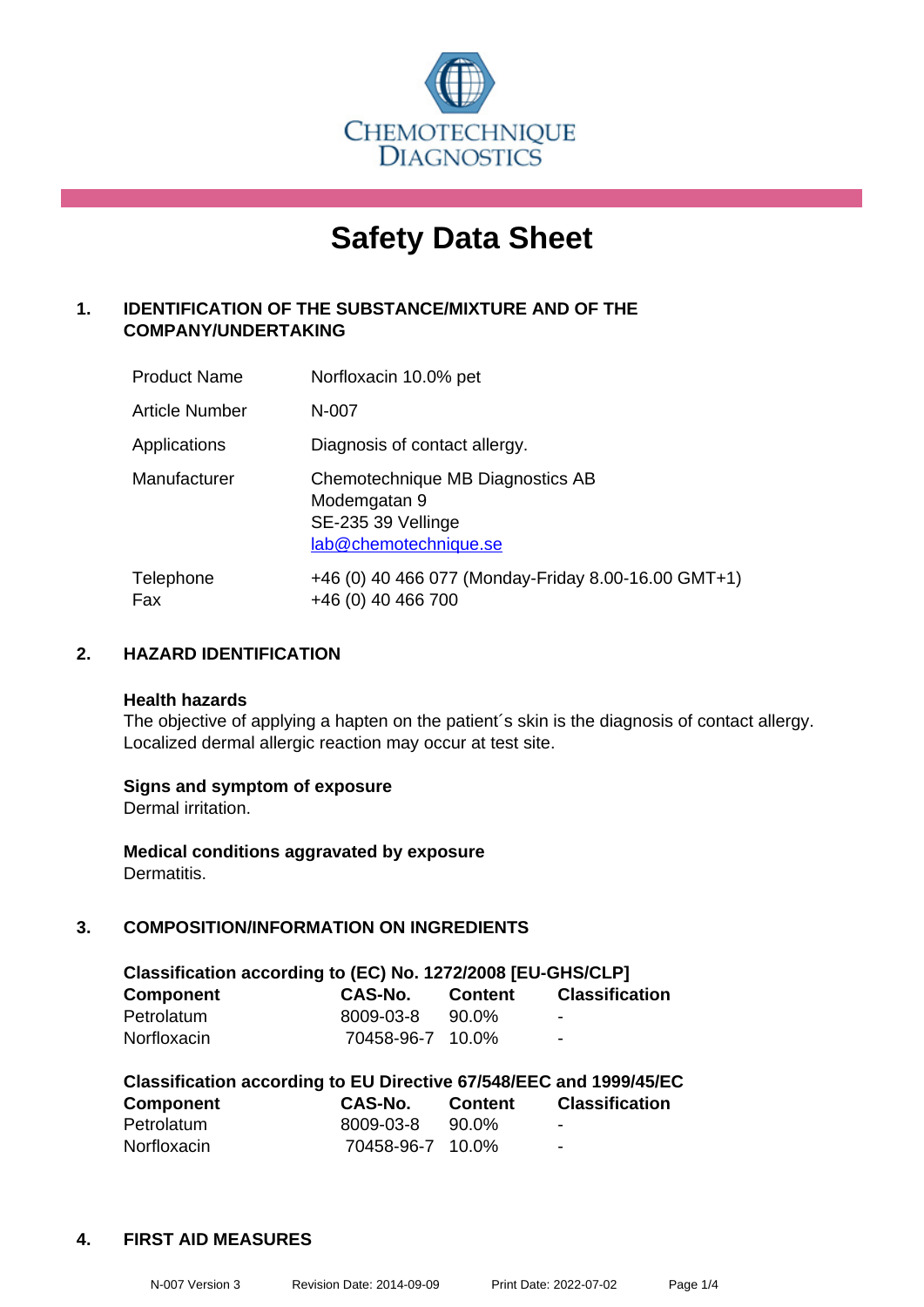#### **Emergency and first aid procedures**

Obtain medical attention.

# **5. FIRE-FIGHTING MEASURES\***

#### **Suitable extinguish media**

CO2, powder or water spray. Fight larger fires with water spray or alcohol resistant foam.

#### **For safety reasons unsuitable extinguishing agents** Water with full jet.

**Special protective equipment for fire-fighters**

Wear self-contained respiratory protective device. Wear fully protective suit.

\*Data is shown for petrolatum only

#### **6. ACCIDENTAL RELEASES MEASURES**

**Steps to be taken if material is released or spilled** Contain and place in a closed container.

#### **7. HANDLING AND STORAGE**

**Precautions to be taken in handling and storage** Store dark at 5-8°C. Avoid extended exposure to light. FOR EXTERNAL USE ONLY.

#### **8. EXPOSURE CONTROLS/PERSONAL PROTECTION**

**Respiratory protection** Not required.

**Ventilation**

Local exhaust.

**Protective gloves** Disposal gloves.

#### **Eye protection**

Not required with normal use.

#### **Work/Hygienic practices**

Wash hands after each use.

#### **9. PHYSICAL AND CHEMICAL PROPERTIES**

Appearance Pale Yellow Semi-solid Odour **Odourless** 

Melting point\* 50-55° C Flash point\* >100°C Self ignition\* Product does not self ignite.

Boiling point\* No data available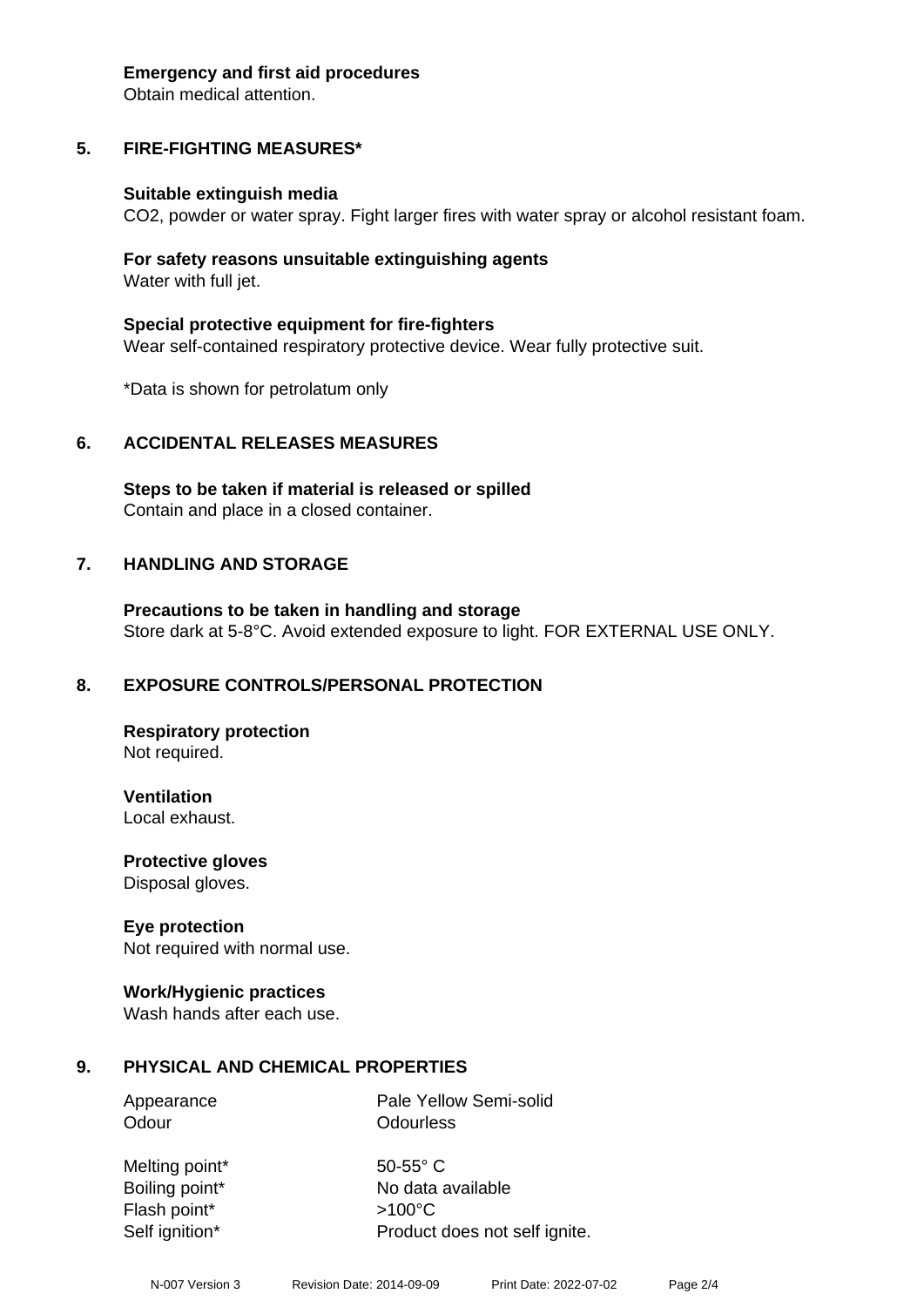Density\* No data available. Solubility in/Miscibility with Water\*

Danger of explosion\* Product does not present an explosion hazard. Insoluble

\*Data is shown for petrolatum only

# **10. STABILITY AND REACTIVITY**

#### **Incompability**

May react with strong oxidizing agents.

#### **Stability**

Stable at recommended storage conditions.

#### **Hazardous byproducts**

Combustion may generate CO, CO2 and other oxides.

# **Hazardous polymerization**

Will not occur.

# **11. TOXICOLOGICAL INFORMATION**

No data available.

#### **12. ECOLOGICAL INFORMATION**

No data available.

#### **13. DISPOSAL CONSIDERATIONS**

**Waste disposal method** Comply with federal, state/provincial and local regulation.

#### **14. TRANSPORT INFORMATION**

Not dangerous goods.

#### **15. REGULATORY INFORMATION**

The classification is according to the latest editions of the EU lists, and extended by company and literature data.

#### **16. OTHER INFORMATION**

#### **Text of H-statements and R-phrases mentioned in Section 3**

Pharmaceutical quality of tested hapten is confirmed by Chemotechnique Diagnostics according to validated analytical methods. Hapten passed test according to GMP standards.